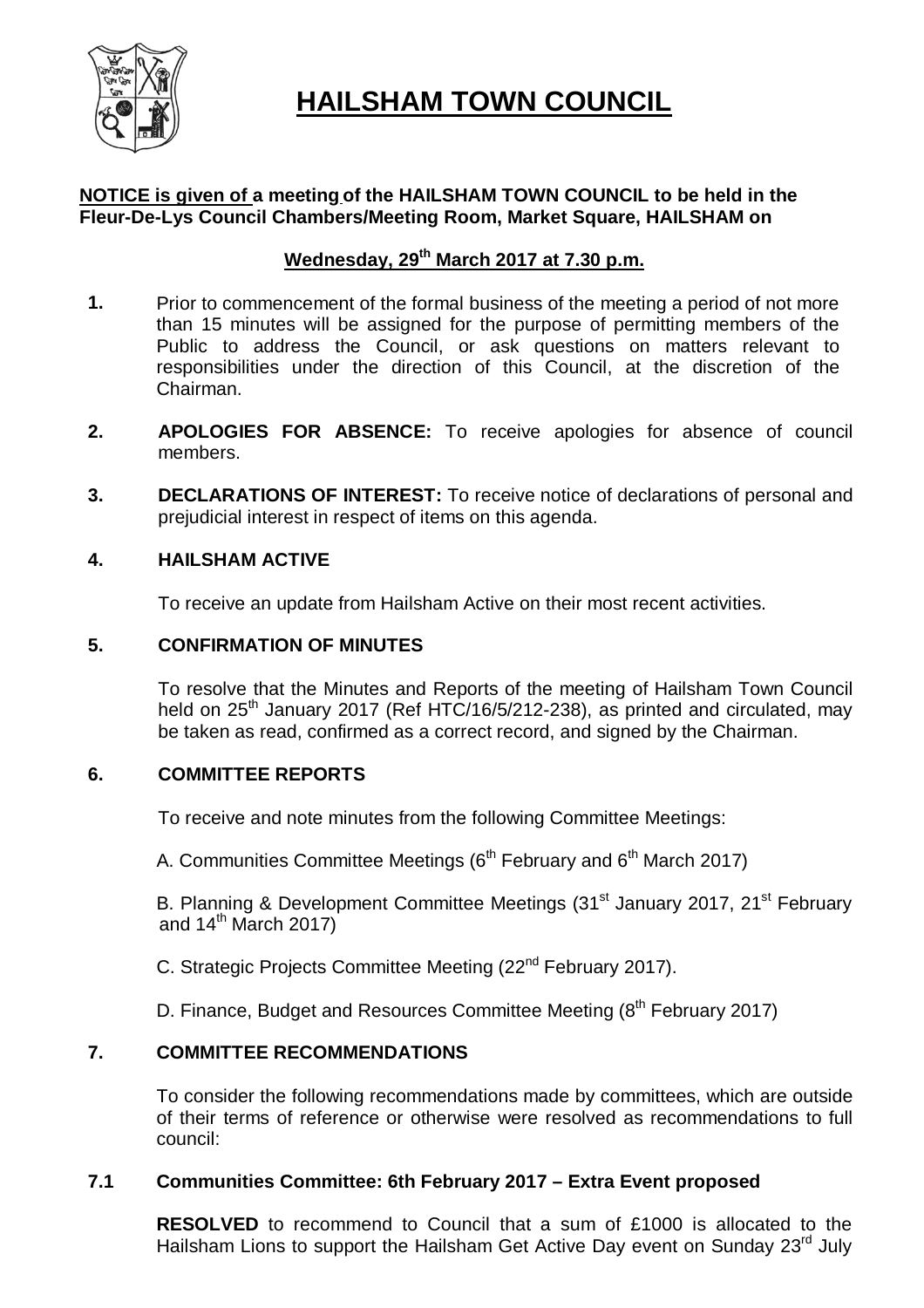on Western Road Recreation Ground

## **7.2 Strategic Projects Committee: 22nd February 2017 – Common Pond Pathway**

**RESOLVED** to recommend to Council that the repairs to the pathway between Bellbanks Road and Archery Walk are approved in principle, subject to the obtaining of a third quotation. Funding for the work to the pathway will be taken from capital receipts from the sale of land for public open space.

### **7.3 Finance, Budget and Resources Committee: 8th February 2017 – Annual Grants 2017/18**

It was advised that 2 ongoing grants are set with the precept which is as follows:

Hailsham Old Pavilion Ltd - £3,000.00 Citizen Advice Bureau ( Hailsham ) - £13,287.00

These grants are a result of a previous resolution by Hailsham Town Council and are ongoing.

**RESOLVED** to recommend that these two grants items be reviewed when the FBR committee look at the 2018-19 budget.

**RESOLVED** that the FBR Committee recommend that the council award or not award the following community organisation annual grants. Reasons for not awarding are noted for each organisations:

**RESOLVED** to recommend that the Total of £10,202.00 to be awarded to the local community groups

#### **8. GLENEAGLES RESIDENTS' ASSOCIATION**

To consider a request from the Gleneagles Residents' Association for the council to joint fund a project related to road safety in the area.

#### **9. NEIGHBOURHOOD PLAN COMMITTEE**

To note the minutes from the Neighbourhood Plan Committee Meeting (19<sup>th</sup> January 2017) and discuss the outcomes from subsequent meetings.

To approve the Neighbourhood Plan Committee's delegated authority up to the next Town Council meeting

#### **10. HAILSHAM AREA ACTION PLAN**

To note and discuss the outcomes and any notes or accompanying documents from the **HAILSHAM AREA ACTION PLAN STEERING GROUP MEETING** held on 14th March 2017

#### **11. MOTION 159**

To consider the following motion as submitted to the Town Clerk in accordance with Standing Order No. 2 by Councillor Glenn Moore who proposes:

The Retail Sub-Committee of the Neighbourhood Planning Committee has identified the need for a replacement fit for purpose Town Council premises, incorporating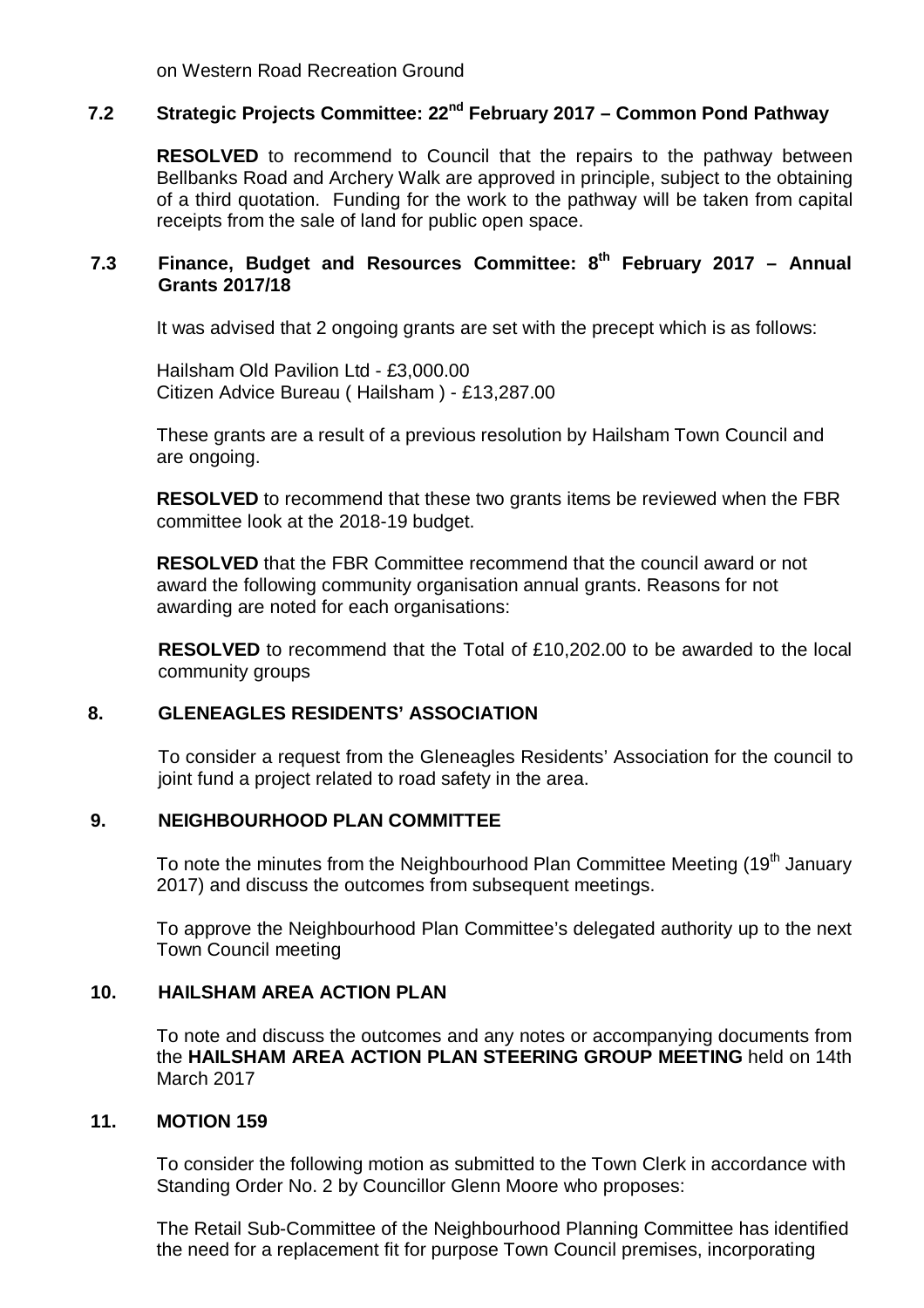a Civic Centre, to house our staff and the service provision of Hailsham Town Council. We propose that the Neighbourhood Planning Committee formulate a costed proposal for Full Council to consider.

(Seconded by Councillor S. Van Der Geyten)

#### **12. MOTION 160**

To consider the following motion as submitted to the Town Clerk in accordance with Standing Order No. 2 by Councillor Glenn Moore who proposes:

It is apparent since the website provider was appointed in 2015 that there has been no full review of the current provision. We recommend to council to give the current provider notice and tender for a local firm to manage the website and its updates for a competitive price.

(Seconded by Councillor M. Burt)

#### **13. MOTION 161**

To consider the following motion as submitted to the Town Clerk in accordance with Standing Order No. 2 by Councillor Glenn Moore who proposes:

The Triangle of land at the corner of South and Ersham Road is designated as a Village Green. I contend that this area could be better utilised for transport improvements. It is requested that the Town Council take urgent action to progress the matter through the legal process to de-register it as Village Green, so that we can assist our town in alleviating daily congestion at this multiple access junction.

(Seconded by Councillor M. Laxton)

#### **14. CONFIDENTIAL BUSINESS**

**To resolve** that due to the special and confidential nature of the business about to be transacted, and possible disclosure of personal or legal information not in the public interest at the present time, the following item of business be transacted following the temporary exclusion of members of the Public and Press, in accordance with the Council's Standing Orders No. 1E.

#### 15. Personnel Issue

The reasons for exclusion are

Engagement, terms of service (Agenda Item 15)

Following agenda items 15 and the meeting will no longer be under confidential business (unless resolved otherwise)

#### **15. PERSONNEL ISSUE**

To consider an ongoing personnel issue

#### **16. ANNUAL TOWN MEETING**

To discuss the arrangements for the Annual Town meeting being held on 20<sup>th</sup> April 2017.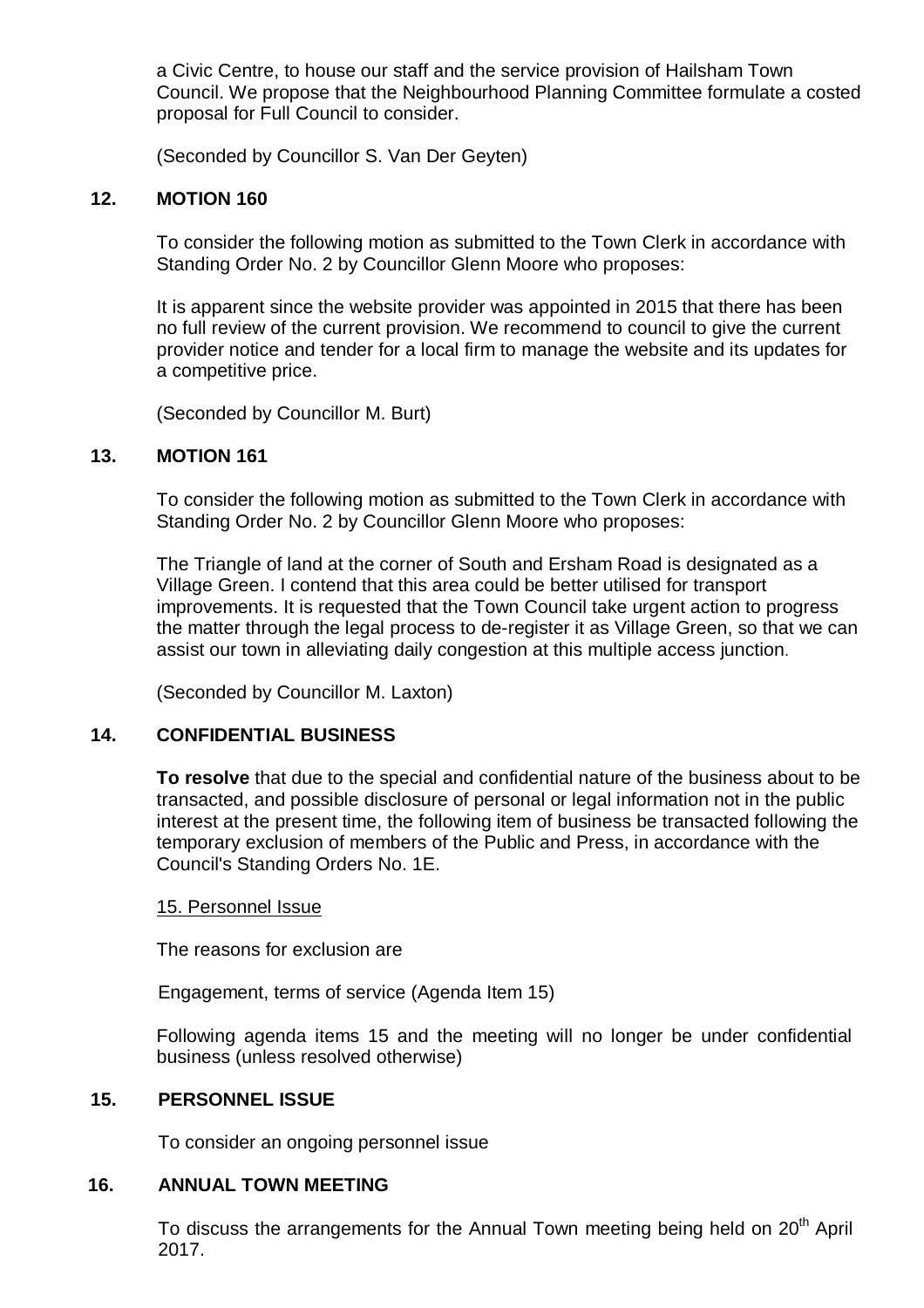### **17. ANTI SOCIAL BEHAVIOUR IN THE TOWN CENTRE**

To discuss recent occurrences of ASB and what the council can do to address this

#### **18. COUNCILLORS' QUESTIONS/INFORMATION FORUM** *(at the Chairman's discretion).*

Jun 16  $\overline{a}$ 

 JOHN HARRISON Town Clerk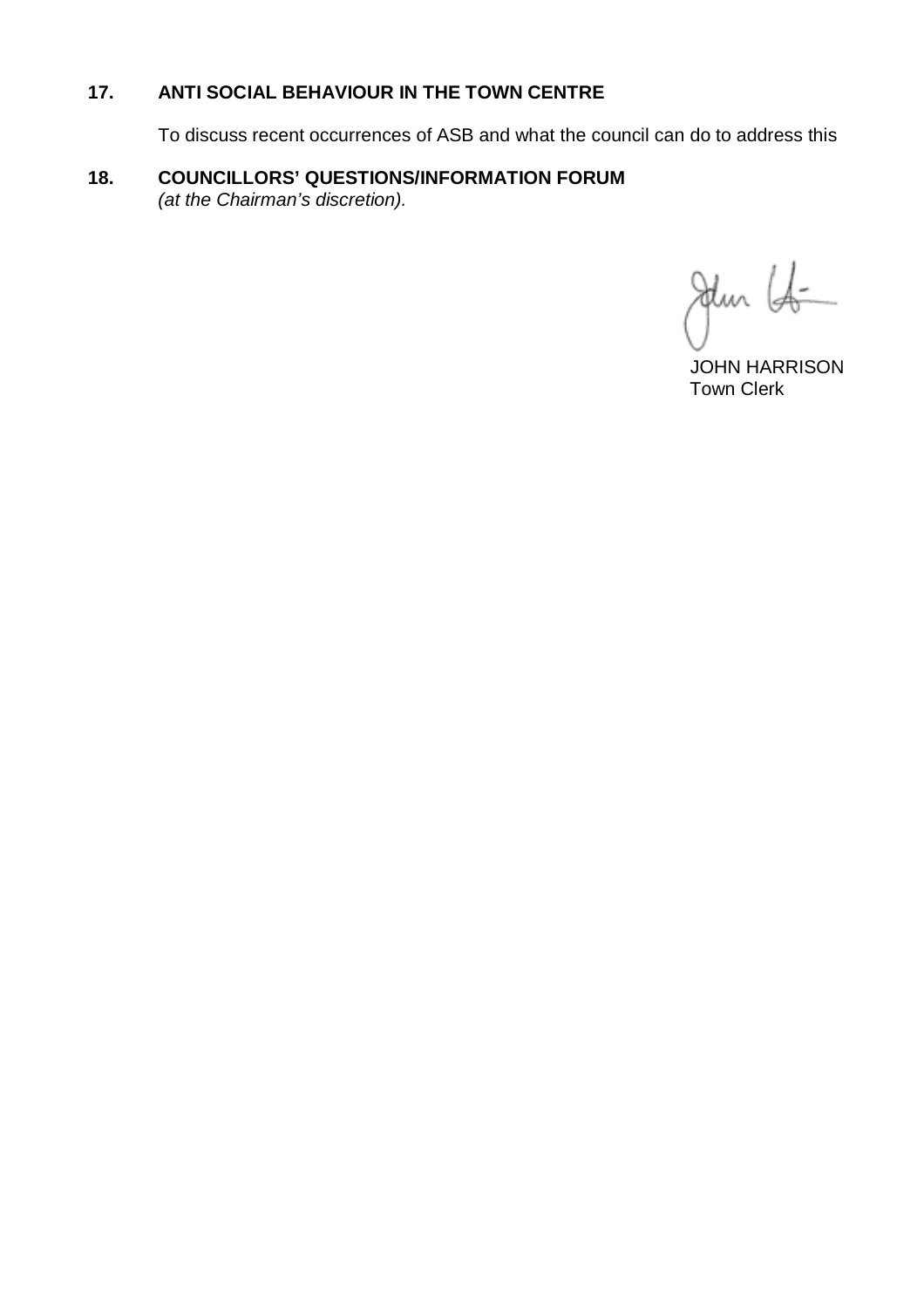### **Gleneagles Residents' Association**

The Town Clerk, Hailsham Town Council. Inglenook. Market Square, Hailsham **BN27 2AE** 

23 February 2017

Dear Sir,

#### **Road Safety Issues on Gleneagles Drive**

The Residents' Association is increasingly concerned about the volume and speed of traffic that uses Gleneagles Drive and we believe that a number of measures are necessary to improve road safety for both pedestrians and drivers.

We have discussed our objectives with Cllr. Bentley from ESCC and with a road safety manager from the Highways Department and they have seen the issues first hand on Gleneagles Drive. Subsequently, the road safety team has sent a Principal Road Safety Officer and a Senior Traffic and Safety Officer to review the situation and to consider suitable measures including parking restrictions, the instigation of a 20mph speed limit in the region of the junction of Dunbar Drive and Gleneagles Drive and the placement of signs that warn drivers of a school in the vicinity.

To move matters forward it is necessary that Highways conducts a feasibility study and produces a technical report to determine what can be achieved and the cost of implementation. To carry out this feasibility study will require funding of £500 and we request that this is provided by Hailsham Town Council. Could you please make this an agenda item for the next full council meeting?

Once the feasibility study has been completed the project will only be able to move forward on the basis of a Community Match funding scheme where the community (HTC) must provide at least 50% of the necessary funds and ESCC will provide the balance. We understand that ESCC has recently voted to increase its funding of the Community Match scheme.

Yours faithfully, Gleneagles Residents' Association

SK Potts

**Stephen Potts** Chairman E: chairman.gra@gmail.com T: 01323 846460



Our voice in the Community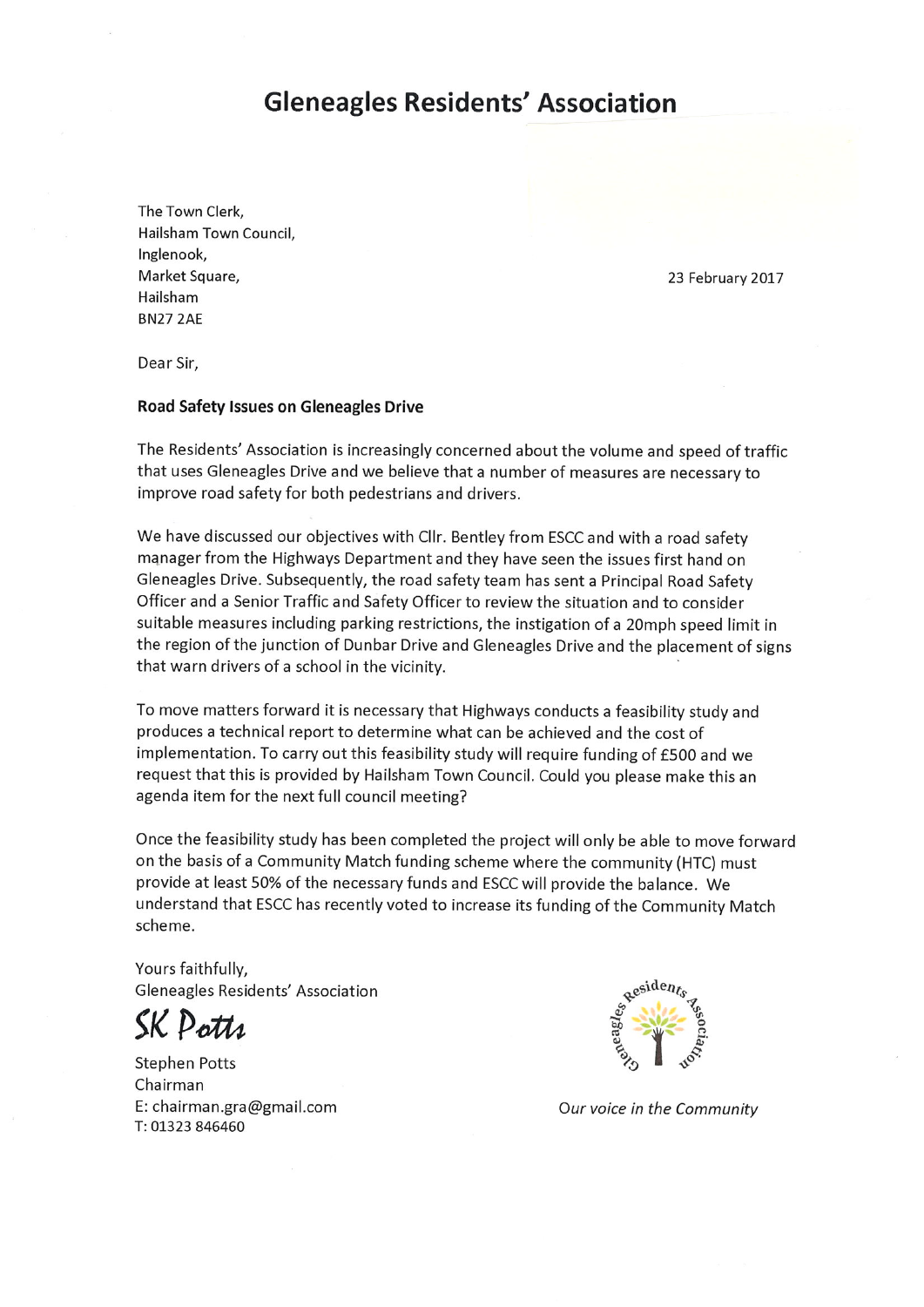#### **Hailsham Area Action Plan (HAAP) Steering Group Meeting Civic Community Hall, Vicarage Lane, Hailsham**

### **Tuesday 14th March 2017 Summary note of the meeting**

#### **In attendance:**

Steering Group members:

| <b>Clive Soper</b><br><b>CIIr Bill Bentley</b><br><b>Cllr Frank Berry</b><br><b>Phillip Matthews</b><br><b>CIIr David White</b><br><b>Cllr Bernie Goodwin</b><br>Louise Goatcher<br><b>Cllr Ann Newton</b><br><b>Cllr Nigel Coltman</b> | <b>Chamber of Commerce</b><br><b>East Sussex County Council</b><br><b>Hailsham Town Council</b><br><b>Hailsham Forward</b><br><b>Hellingly Parish Council</b><br><b>Polegate Town Council</b><br>Eastbourne, Hailsham & Seaford CCG<br>Wealden District Council (Chairman)<br>Wealden District Council (Deputy Chairman) | <b>CS</b><br><b>BB</b><br>FB.<br><b>PM</b><br><b>DW</b><br><b>BG</b><br>LG<br>AN<br><b>NC</b> |
|-----------------------------------------------------------------------------------------------------------------------------------------------------------------------------------------------------------------------------------------|--------------------------------------------------------------------------------------------------------------------------------------------------------------------------------------------------------------------------------------------------------------------------------------------------------------------------|-----------------------------------------------------------------------------------------------|
| Supported by:                                                                                                                                                                                                                           |                                                                                                                                                                                                                                                                                                                          |                                                                                               |
| <b>Ellen Reith</b><br>Nigel Hannam<br><b>Arlene Toth</b>                                                                                                                                                                                | <b>East Sussex County Council</b><br><b>Wealden District Council</b><br>Wealden District Council (notes)                                                                                                                                                                                                                 | ER.<br>NΗ                                                                                     |
| Apologies:                                                                                                                                                                                                                              |                                                                                                                                                                                                                                                                                                                          |                                                                                               |
| <b>Wolfgang Weis</b><br>Hannah Packwood<br><b>Cllr Wendy Alexander</b><br>Penny Shimmin<br><b>Cllr Lesley Collinson</b>                                                                                                                 | Eastbourne, Hailsham & Seaford CCG<br><b>Environment Agency</b><br><b>Polegate Town Council</b><br>Team East Sussex (Local Enterprise Partnership)<br><b>Hailsham Town Council</b>                                                                                                                                       |                                                                                               |

#### **1. Introductions**

Cllr Newton opened the meeting and NH read out the apologies.

### **2. Notes of the meeting 13th December 2016**

Marina Brigginshaw Wealden District Council

There were no comments or questions.

#### **3. Update on Wealden Local Plan**

NH gave an update on the Wealden Local Plan. Key points discussed were:

- Background
- Ashdown Forest air quality, traffic flows and nitrogen deposition
- Housing numbers and distribution
- Objectively Assessed Housing Need
- Issues
- Next steps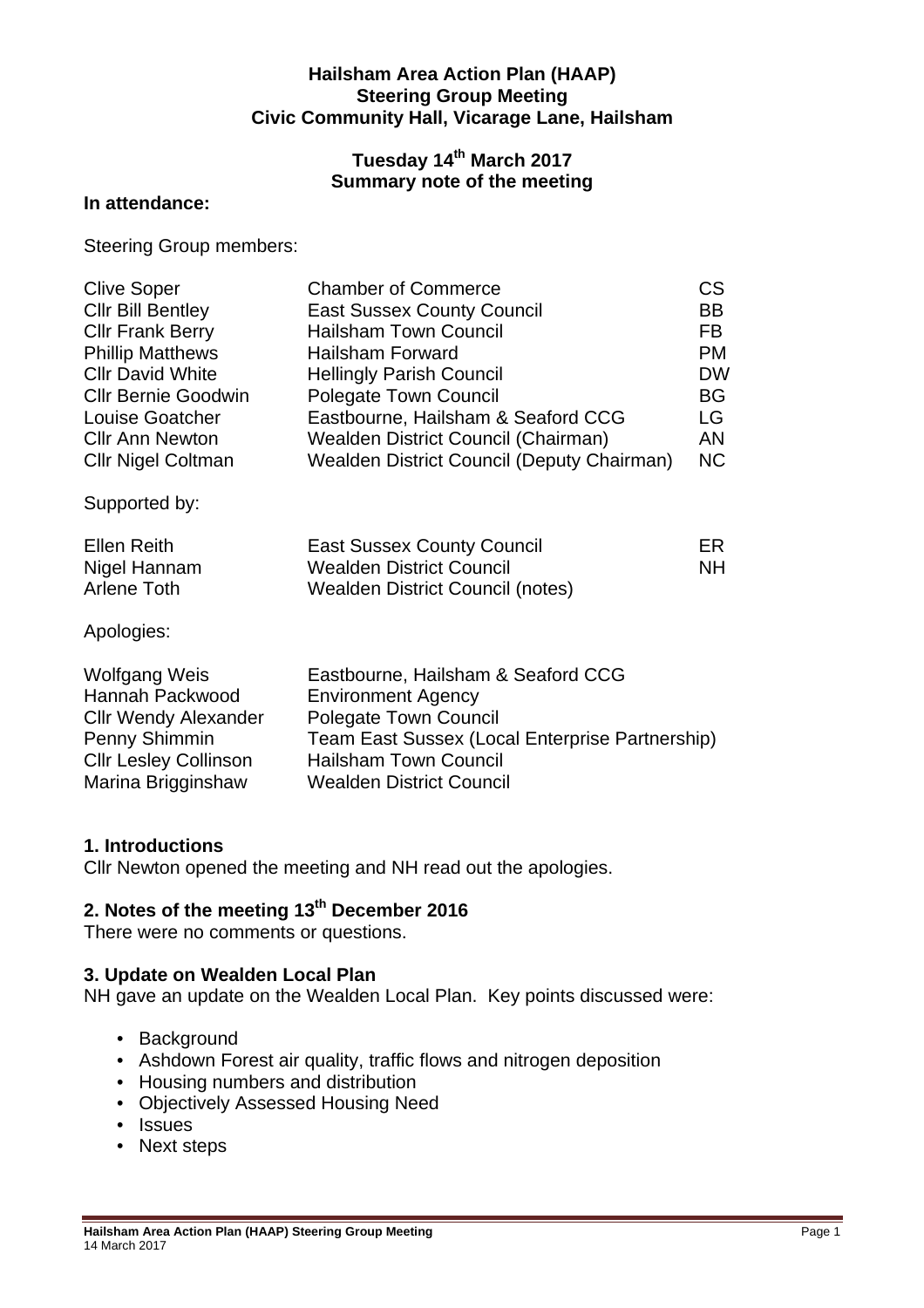#### **Background**

The Wealden Issues & Options Representations went to consultation in October 2015 with 20,000 dwellings as the preferred option. The Draft Wealden Local Plan went to the Local Plan Sub Committee and Joint Planning Committee on the 13<sup>th</sup> March 2017. It will go to Full Council on the  $22^{nd}$  of March 2017 with the ultimate aim of submitting to the Planning Inspectorate.

#### Ashdown Forest SAC air quality, traffic flows and nitrogen deposition

Wealden has been monitoring the protected areas of the Ashdown Forest and will continue to monitor using the Ashdown Forest traffic model for Wealden and beyond, and the impact there is on the Forest. Issues identified are: Ecological, traffic, nitrogen. They show that impact is occurring. The preferred option for testing (20,000 houses) shows nitrogen deposits at high levels. Commitments (those with planning permission) will also have an impact. It is necessary to look at the SAC as a whole. There is a high level of nitrogen, but this is tolerable as a whole across the SAC. There are alternatives that could reduce impact: mitigation, speed limits, or the possibility of providing compensatory habitats. To maintain the integrity of the area, more development has been designated to the south of the District. Discussions have taken place with Natural England, who are happy to assist. Information has been shared with other Districts as part of Duty to Cooperate. We are also monitoring the current level of commitments.

#### Housing numbers and distribution

With a plan to 2037 we would be unable to achieve 11,456 dwellings due to the Ashdown Forest constraints, therefore, it is expected that an Inspector would reduce the plan period in these circumstances especially in the light of the Housing and Planning White Paper. With a plan to 2028 our modelling shows that we can allow development up to 11,456 in total. Also, we are proposing regular reviews triggered by further nitrogen monitoring, Hailsham waste water treatment delivery and A27 upgrades in line with the White Paper.

In addition to the existing commitments, the proposed 11,456 dwellings will be distributed in: Hailsham, Stone Cross, Polegate and Willingdon, Horam, Heathfield, Wadhurst, Ninfield and Berwick Station.

#### Objectively Assessed Housing Need

The population of Wealden is projected to significantly increase. The White Paper suggests that the OAHN be standardised. The recalculated figures are 950 per annum. Sufficient land has come forward from the SHELAA for up to 24K dwellings. Because of the conflict with the Ashdown Forest SAC, the numbers are now at 11,456.

#### **Issues**

- South Wealden Growth Area incorporates Hailsham, Hellingly, Stone Cross and the Hailsham Employment Area and will include policies on education and infrastructure.
- Delivery of the Ashdown Forest approach
- Planning applications while compensation measures are progressed
- Mid Sussex Interim Examination findings the inspector has suggested a significant increase in housing numbers
- Housing and Planning White Paper OAHN standard calculation
- Timing of formal consultation should take place in May/June 2017
- Duty to Cooperate and other stakeholder consultation will continue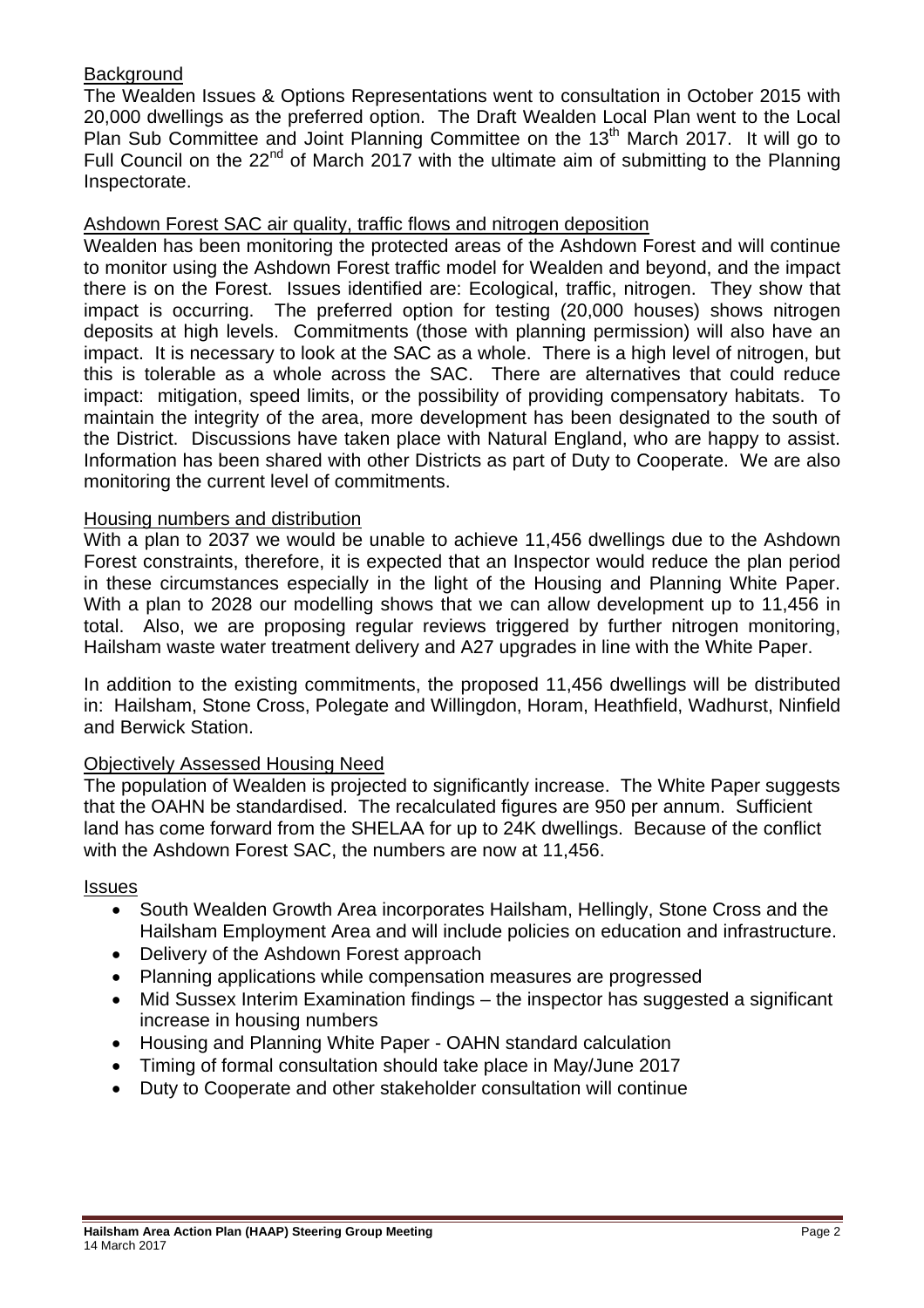At this stage of the meeting, there was a discussion between the attendees regarding the above points. The outcomes of the discussion included:

- Measures need to be in place prior to development, and will be looked at on a case by case basis for new development.
- It was agreed that more traffic will have a negative effect on the SAC and that studies need to be continued.
- All agreed that improvements on the road systems are necessary, particularly the A27, and that alternative methods of transport require looking into.

#### Next Steps

A revised version of the draft Wealden Local Plan is being produced for Full Council on the  $22<sup>nd</sup>$  of March. Completion and publication of studies and evidence base are currently being undertaken.

#### **5. Hailsham Neighbourhood Plan**

NC explained that the Hailsham Neighbourhood Plan was progressing and there was a meeting scheduled with WDC officers on 23 March prior to an HTC meeting later that day on the Neighbourhood Plan.

#### **6. Future role of the Steering Group**

NH explained that the role of the group has been very valuable in helping to develop the Hailsham and surrounding areas of the Plan as well as providing excellent liaison with the Hailsham Neighbourhood Plan. NH suggested it would be valuable to continue with the Steering Group with a review for a wider group to encompass the South Wealden Growth Area. Progressing and delivering the plan for Hailsham and surrounding area will require ongoing input from key stakeholders who are represented on the Steering Group. The proposal is therefore to continue with the Steering Group through to adoption of the plan and beyond to delivery.

At this stage of the meeting, there was a discussion between the attendees regarding the above. Key points discussed were:

- How the reduction of housing numbers proposed will have an impact on retail space, and will we still be able to encourage businesses to invest in the area, and the effect of development on the Ashdown Forest SAC
- Development and flood risk issues, particularly with surface water flooding, and infrastructure, i.e. waste water and packaged treatment systems
- Education and transport provision and the reduced housing numbers ESCC have confirmed that they will need to revisit the revised figures and come back regarding additional capacity and infrastructure required and their delivery
- Health/CCGs WW provided an update via email to NH. There have been number of positive developments including:
	- o Health Facilities
		- Land transfer: transfer of the larger of the sites available is progressing well, there are no problems or hold ups to the project expected.
		- **Planning: The CCG are also working with the GP's, Architects and the** Developer to draw up outline proposals for the design of a new Health Facility.
		- Services planned: The new facility is expected to house two independent surgeries, a minor surgery suite, training facilities to help attracting more GP's to the area, and a number of multi-purpose